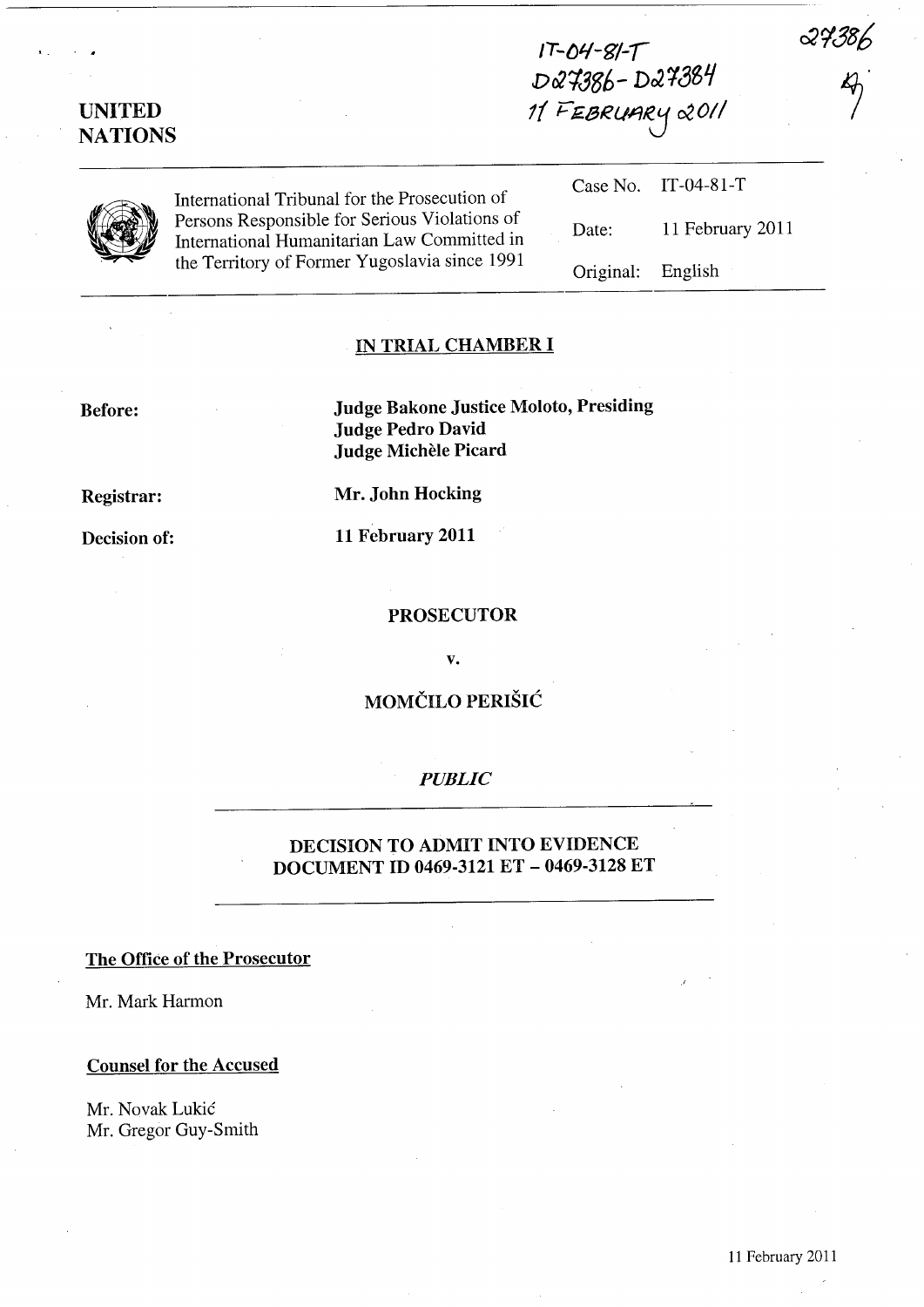**TRIAL CHAMBER I** ("Trial Chamber") of the International Tribunal for the Prosecution of Persons Responsible for Serious Violations of International Humanitarian Law Committed in the Territory of the former Yugoslavia since 1991;

**NOTING** that on 8 February 2011, during oral proceedings, the Trial Chamber raised with the parties the issue of the admission into evidence of e-court document **ID** 0469-3121 ET - 0469-3128  $ET$ ;<sup>1</sup>

**CONSIDERING** that the aforementioned document was admitted as Exhibit 303 in the Case No. IT-95-ll-T, *Prosecutor* v. *Milan Martic* and is a report which contains a list of victims from the. Zagreb shelling incident;<sup>2</sup>

**NOTING** that the admission of the proposed exhibit was not opposed by either party;<sup>3</sup>

**CONSIDERING** the Defence's observation during oral proceedings that the number of victims contained in the proposed exhibit is not identical to the number of victims' alleged in the Indictment;4

**NOTING** that any difference between the numbers of victims may very well be due to the status accorded to the victims in the Indictment;

**FINDING** that the proposed exhibit is relevant to and probative of the number and status of victims that may have been involved in the Zagreb shelling incident;

**PURSUANT** to Rule 89(c) of the Rules of Procedure and Evidence;

**ADMITS** into evidence *proprio motu* e-court document **ID** 0469-3121 ET - 0469-3128 ET;

**INSTRUCTS** the Registrar to assign an exhibit number to the document admitted into evidence and to upload the corresponding *B/C/S* version into e-court.

<sup>&</sup>lt;sup>1</sup> Hearing of 8 February 2011, T. 14607.

<sup>&</sup>lt;sup>2</sup> Hearing of 8 February 2011, T. 14607.<br><sup>3</sup> Hearing of 8 February 2011, T. 14607-14608.

<sup>&</sup>lt;sup>4</sup> Hearing of 8 February 2011, T. 14608. See Indictment, Schedule C.